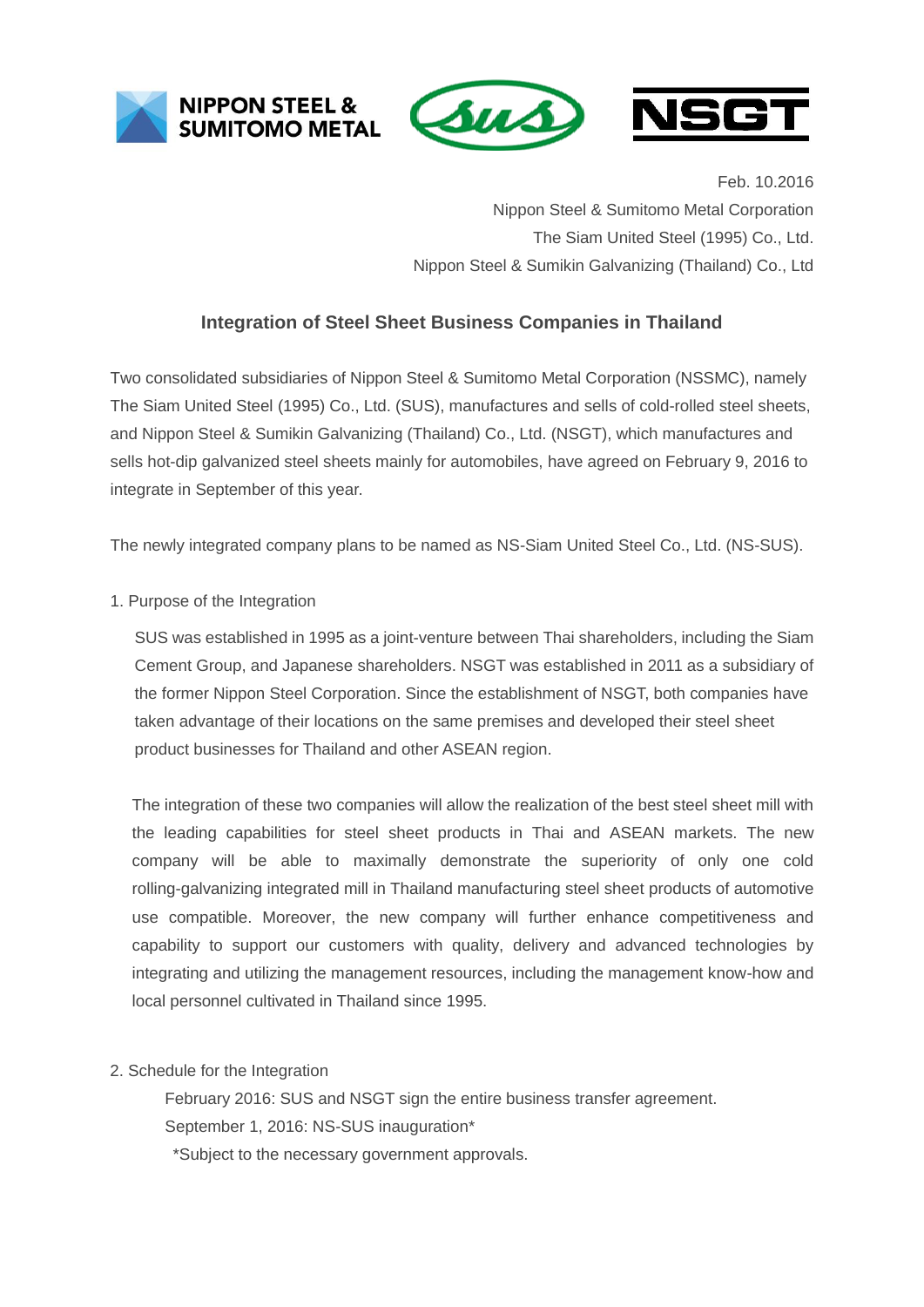## 3. Outline of the New Company

| $(1)$ Name                 | NS-Siam United Steel Co., Ltd. (NS-SUS)                                                               |  |
|----------------------------|-------------------------------------------------------------------------------------------------------|--|
| (2) Location of            | Headquarters: Map Ta Phut, Rayong Province                                                            |  |
| headquarters               | Branch office: Bangna, Bangkok                                                                        |  |
| (3) Business               | Manufacture and sale of cold-rolled steel and hot-dip galvanized and<br>galvannealed steel sheets     |  |
| (4) Capital                | 13 billion baht (approx. 43 billion yen) (assuming the exchange rates of<br>JPY 120/\$, THB 36.0/\$.) |  |
| (5)                        | Nippon Steel & Sumitomo Metal Corporation: 80.2%;                                                     |  |
| Shareholders               | Mitsui & Co., Ltd.: 6.2%; Metal One Corporation: 5.0%;                                                |  |
|                            | Sumitomo Corporation: 3.5%;                                                                           |  |
|                            | Nippon Steel & Sumikin Bussan Corporation: 0.3%;                                                      |  |
|                            | Thai Tinplate Mfg. Co. Ltd.: 4.8%                                                                     |  |
| (6) Production             | Cold-rolled steel sheets: 1 million tons/year; hot-dip galvanized steel                               |  |
| capacity                   | sheets: 360,000 tons/year                                                                             |  |
| (7) Number of<br>employees | Approximately 1,100                                                                                   |  |

For inquiries

NSSMC Public Relations Center Tel.: +81-3-6867-2146,2135,2977 The Siam United Steel (1995) Co., Ltd. Tel.: +66 3868 5155 Nippon Steel & Sumikin Galvanizing (Thailand) Co., Ltd. Tel.: +66 3868 7078